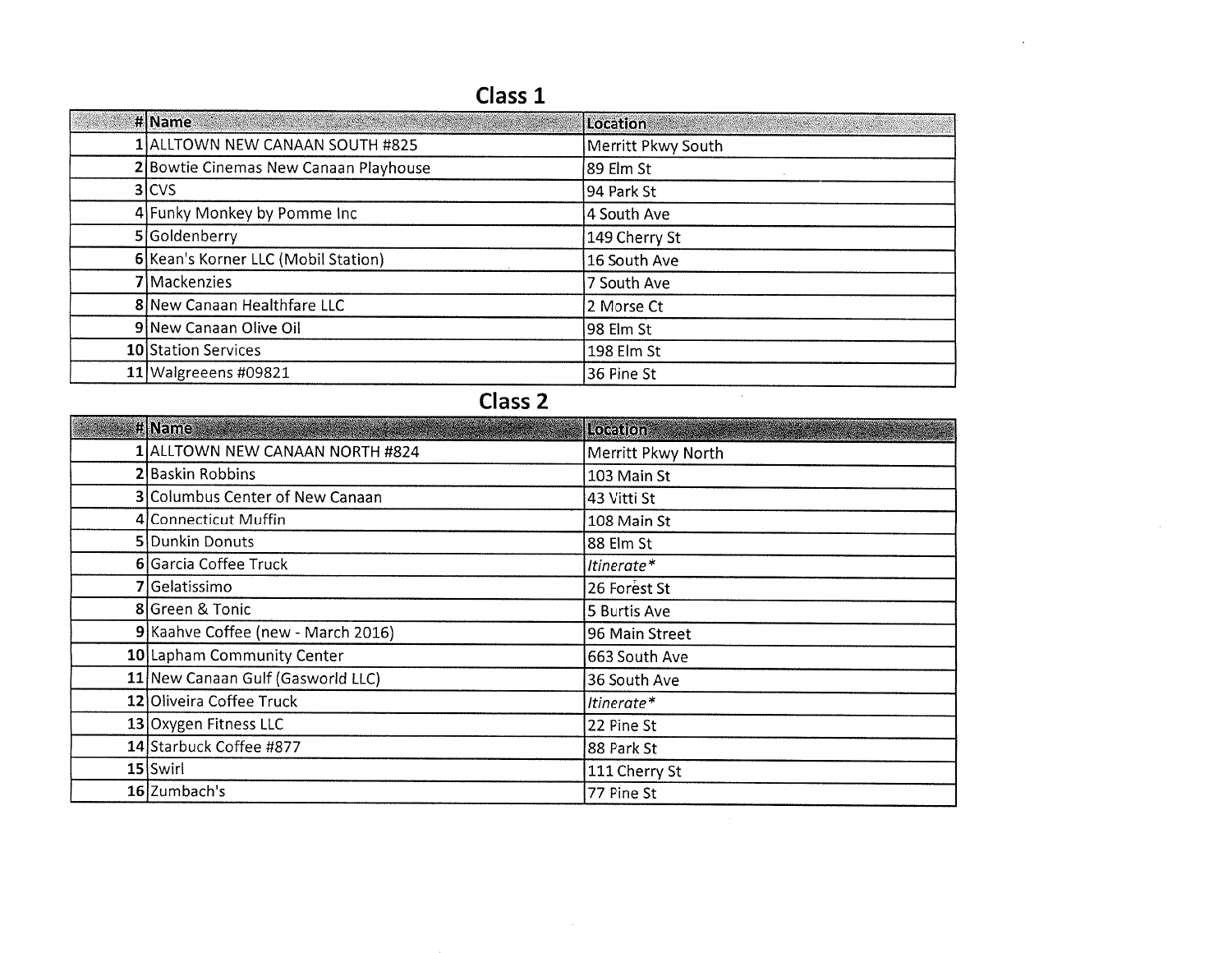$\sim 10$ 

| # Name                                            | Location            |
|---------------------------------------------------|---------------------|
| $1$ Bruegger's                                    | 11 South Ave        |
| 2 Club Sandwich                                   | 107 Cherry St       |
| 3 Country Club of New Canaan Golf Shack           | 95 Country Club Rd  |
| 4 Country Club of New Canaan Pool Snacks          | 95 Country Club Rd  |
| 5 Day Care Center of New Canaan                   | 156 South Ave       |
| 6 East School                                     | 54 Little Brook Rd  |
| 7Joe's Pizza                                      | 23 Locust Ave       |
| 8 Kiwanis Park Snack Bar - Apple Cart             | 77 Old Norwalk Rd   |
| 9 KPV CT New Canaan 95N, LLC d/b/a Dunkin Donuts  | 47B Gerdes Rd North |
| 10 KPV CT New Canaan 95S, LLC d/b/a Dunkin Donuts | 47B Gerdes Rd South |
| 11 Mead Park - Apple Cart                         | 241 Park St         |
| 12 Miles Above LLC                                | 45 Grove Street     |
| 13 Mr Sushi & Dumpling (Sky Food Corp)            | 229 Elm St          |
| 14 New Canaan Country School                      | 635 Frogtown Rd     |
| 15 New Canaan High School                         | 11 Farm Rd          |
| 16 New Canaan High School Concession              | 3 Farm Rd           |
| 17 New Canaan Pizza                               | 53 East Ave         |
| 18 Saxe Middle School                             | 468 South Ave       |
| 19 Simply Delicious (YMCA)                        | 564 South Ave       |
| 20 South School                                   | 8 Farm Rd           |
| 21 St Aloysios School - Apple Cart                | 33 South Ave        |
| 22 Station Eats                                   | 19 South Ave        |
| 23 Subway of New Canaan                           | 64 Main St          |
| 24 Susan Goodman Catering (Waveny)                | 683 South Avenue    |
| 25 Waveny Castle                                  | 677 South Ave       |
| 26 Waveny Pool - Apple Cart                       | 140 Lapham Rd       |
| 27 West School                                    | 769 Ponus Ridge     |

## Class 4

| <b>Historical Communication of the Communication of the Communication of the Communication of the Communication</b> | Location<br><u> Andrew Marie (1988)</u> |
|---------------------------------------------------------------------------------------------------------------------|-----------------------------------------|
| 1 Acme #2633                                                                                                        | 288 Elm St                              |
| 2 Baldanza Natural Market                                                                                           | 17 Elm St                               |
| <b>3</b> Barolo Restaurant                                                                                          | 134 Main St                             |
| 4 Cava Wine Bar & Restaurant                                                                                        | 2 Forest St                             |
| 5 Chef Luis                                                                                                         | 129 Elm St                              |
|                                                                                                                     |                                         |

 $\bar{z}$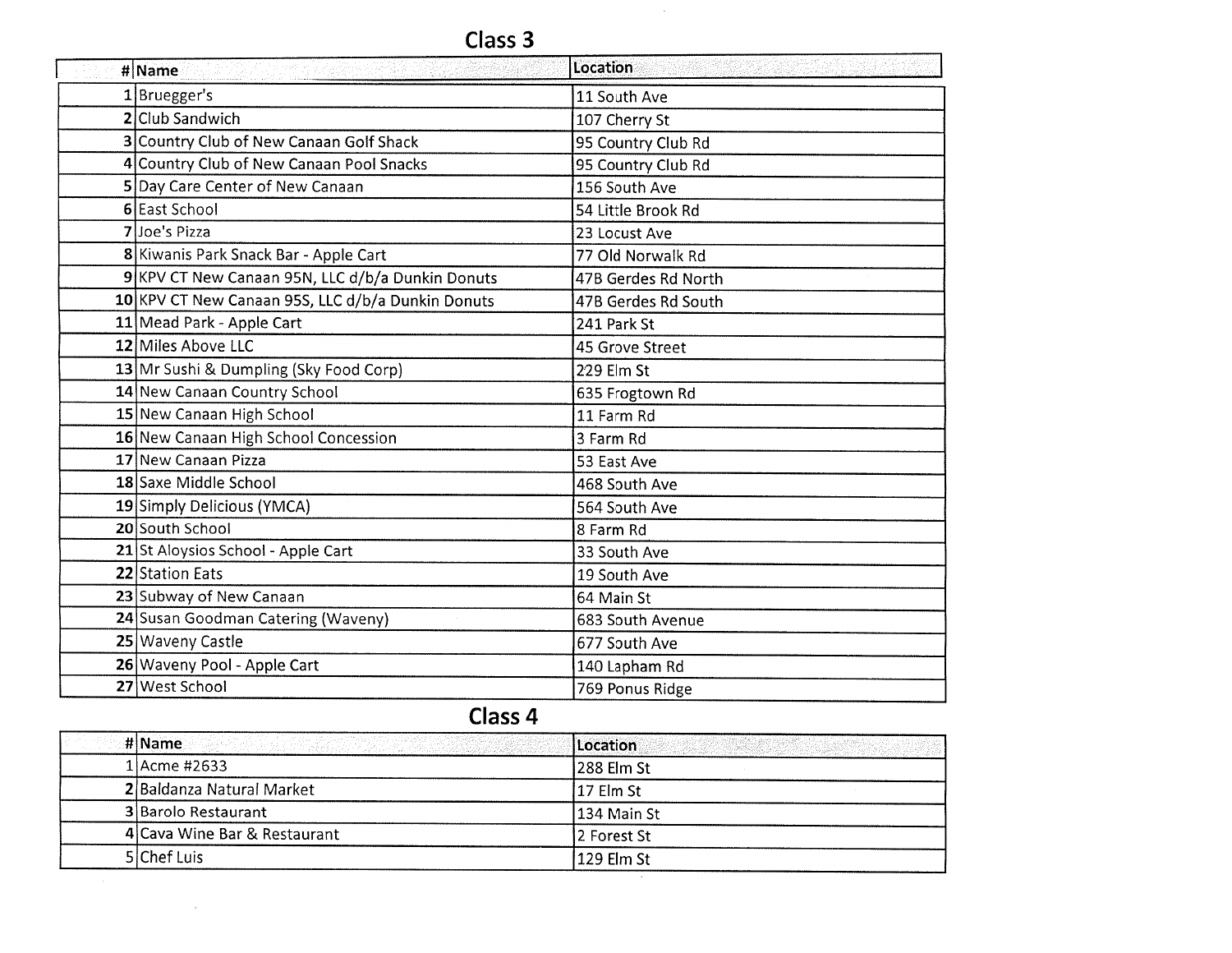| 6 Cherry Street East                             | 45 East St          |
|--------------------------------------------------|---------------------|
| 7 Chicken Joe's - now NEW CANAAN CHICKEN         | 151 Elm St          |
| 8 Chings Table                                   | 64 Main St          |
| 9 Connecticut Sandwich Company                   | 78 Pine St          |
| 10 Country Club of New Canaan Restaurant         | 95 Country Club Rd  |
| 11 Elm Restaurant                                | 73 Elm St           |
| 12 Fabulous Feasts Catering/Field Club snack bar | 164 Smith Ridge Rd  |
| 13 Farmer's Table                                | 12 Forest St        |
| 14 Fish Tales Seafood                            | 53 East Ave         |
| 15 Fjord Fish Market                             | 22 East Ave         |
| 16 Garelick & Herbs                              | 97 Main St          |
| 17 Gates Restaurant                              | 10 Forest St        |
| 18 Gingerbitz                                    | 155 Elm St          |
| 19 Good2Gourmet                                  | 31 Vitti St         |
| 20 Grace Farms                                   | 365 Lukes Wood Rd   |
| 21 Hunan Taste                                   | 25 Elm St           |
| 22 India (NEW- March 2016)                       | 62 Main St          |
| 23 J & J Sushi Corp.                             | 22 East Ave         |
| 24 Le Pain Quotidien                             | 81 Elm St           |
| 25 Locali Pizza Bar & Restaurant                 | 32C Forest St       |
| 26 Mrs Green's Natural Markets                   | 2 Pine St           |
| 27 New Canaan Diner                              | 18 Forest St        |
| 28 New Canaan Inn                                | 73 Oenoke Ridge     |
| 29 Pinocchio Pizza                               | 115 Main St         |
| 30 Roger Sherman Inn                             | 195 Oenoke Ridge    |
| 31 Rosie                                         | 27 Elm St           |
| 32 S E Uncorked                                  | 15 Elm St           |
| 33 Silver Hill Hospital                          | 208 Valley Rd       |
| 34 Silvermine Market                             | 1032 Silvermine Rd  |
| 35 Sole Ristorante                               | 105 Elm St          |
| <b>36 South End Restaurant</b>                   | 36 Pine St          |
| 37 St Lukes High School                          | 377 North Wilton Rd |
| 38 Tequila Mockingbird                           | 6 Forest St         |
| 39 Tony's Deli                                   | 75 Pine St          |